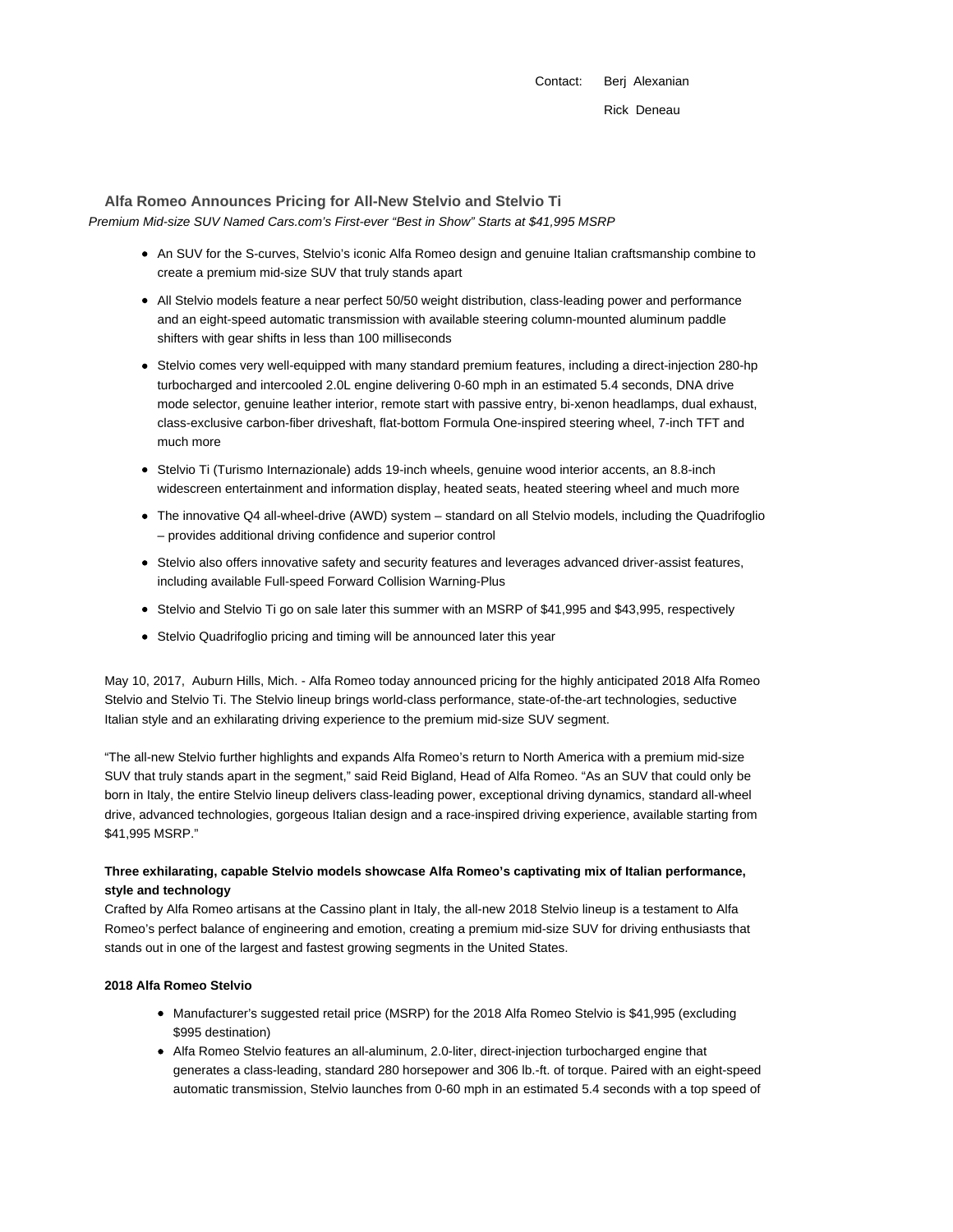144 mph

- The all-new, well-equipped Alfa Romeo Stelvio comes standard with Alfa DNA drive mode selector, classexclusive carbon fiber driveshaft, dual exhaust with bright tips, 18-inch aluminum wheels (19- and 20-inch wheels available), leather seating, bi-xenon headlamps with signature LED daytime running lights and LED tail lamps, backup camera with rear park sensors, remote start, passive entry with Keyless Go, power liftgate, Formula One-inspired flat-bottom steering wheel with integrated push button start
- Available Sport Package (\$1,800 MSRP) adds 19-inch wheels, sport-tuned suspension, steering columnmounted aluminum paddle shifters, sport steering wheel, genuine aluminum accents, gloss-black window trim surround, black roof rails, aluminum sport pedals and footrest, colored brake calipers and much more
- Available Apple CarPlay and Android Auto offer easy access to vital technologies

## **2018 Alfa Romeo Stelvio Ti**

- Manufacturer's suggested retail price (MSRP) for the 2018 Alfa Romeo Stelvio Ti model is \$43,995 (excluding \$995 destination)
- In addition to the expansive list of standard features in the all-new Stelvio, Stelvio Ti adds even more premium content and convenience offerings, including standard 19-inch wheels, genuine wood interior accents, an 8.8-inch widescreen entertainment and information display, SiriusXM, front park sensors, heated steering wheel, heated front seats and much more
- Available Ti Sport and Ti Lusso packages (priced at \$2,500 MSRP each) provide drivers with two unique offerings that further accentuate the bold characteristics of Stelvio Ti
- Ti Sport adds 20-inch wheels, sport-tuned suspension, 12-way power high-performance sport leather seats including 4-way lumbar and power bolsters with thigh extenders, steering column-mounted aluminum paddle shifters, sport steering wheel, gloss-black window trim surround, black roof rails, aluminum sport pedals and footrest, colored brake calipers and much more
- Ti Lusso (late availability) includes 19-inch wheels, Luxury Pieno Fiore Italian leather seats with Cannelloni inserts, 12-way power front seats including 4-way lumbar, leather-wrapped dash and upper door trim with accent stitching, genuine wood trim in dark gray oak or Lusso-exclusive light walnut, luxury steering wheel, aluminum pedals footrest and much more

### **All three Stelvio models offer:**

- The intelligent Q4 all-wheel-drive system standard on all Stelvio models, including Quadrifoglio delivers even more all-season traction and performance capability, thanks to the system's ability to transfer up to 60 percent of the engine's torque to the front axle
- Near perfect 50/50 weight distribution, segment-leading torsional rigidity and the most direct steering ratio in the segment, thanks to Stelvio's Alfa Romeo-exclusive Giorgio architecture
- Unique Italian style and craftsmanship to the premium mid-size SUV segment
- More than 100 years of brand history, carving its legend on road courses around the globe
- Innovative Alfa DNA Drive Mode Selector modifies the dynamic behavior of the Stelvio, according to the driver's selection:
	- **Dynamic**: Delivers sharper brake and steering feel with more aggressive engine, transmission and throttle tip-in calibrations
	- **Natural**: Comfort setting for balanced daily driving
	- **Advanced Efficiency**: Eco-friendly mode to achieve the lowest fuel consumption

### **Peace of mind: safety and security**

The all-new Alfa Romeo Stelvio offers innovative safety and security features and leverages advanced driver-assist features, including:

- Full-speed Forward Collision Warning Plus: Provides autonomous braking and, under certain circumstances, slows or brings the vehicle to a full stop when frontal collision appears imminent
- Adaptive Cruise Control Plus with Full Stop: Helps maintain distance from the vehicle ahead and, under certain traffic conditions, the system can bring the Stelvio to a full stop without driver intervention
- Lane Departure Warning: Alerts the driver of inadvertent lane departure

To help rear visibility both on the road and in parking situations, Blind-spot Monitoring, Rear Cross Path detection and